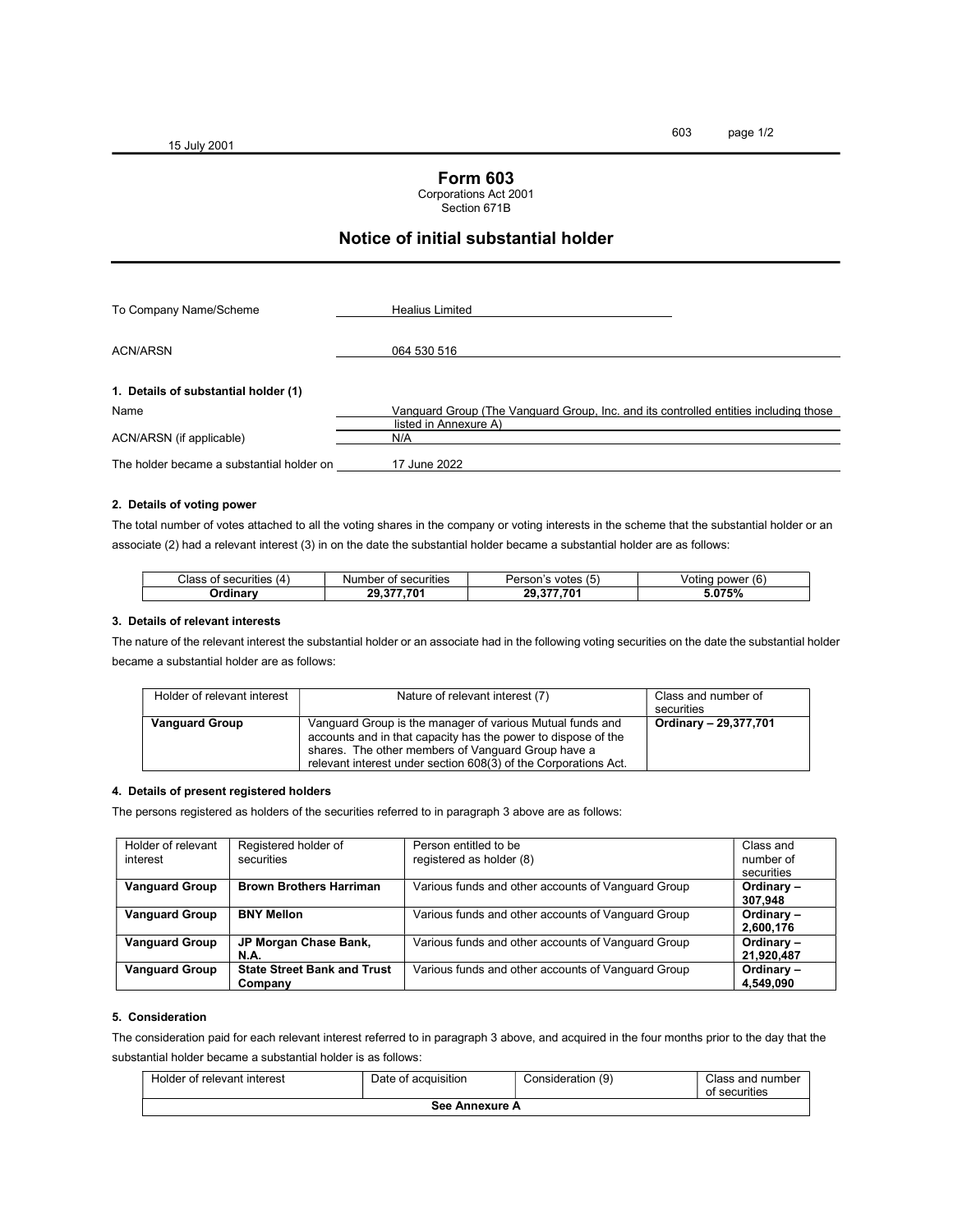603 page 2/2 15 July 2001

## 6. Associates

The reasons the persons named in paragraph 3 above are associates of the substantial holder are as follows:

| Name and ACN/ARSN (if applicable) | Nature of association |
|-----------------------------------|-----------------------|
| N/A                               | N/A                   |

### 7. Addresses

The addresses of persons named in this form are as follows:

| Name              | -----<br>ures:                                                     |
|-------------------|--------------------------------------------------------------------|
| Group<br>/anguard | Vallev<br>19482<br>J2F<br>2600<br>PΔ<br>-orae<br>Box<br>USA<br>. w |

| print name | Shawn Acker | capacity | Compliance Manager |
|------------|-------------|----------|--------------------|
| sign here  | THANN Acces | date     | 21 June 2022       |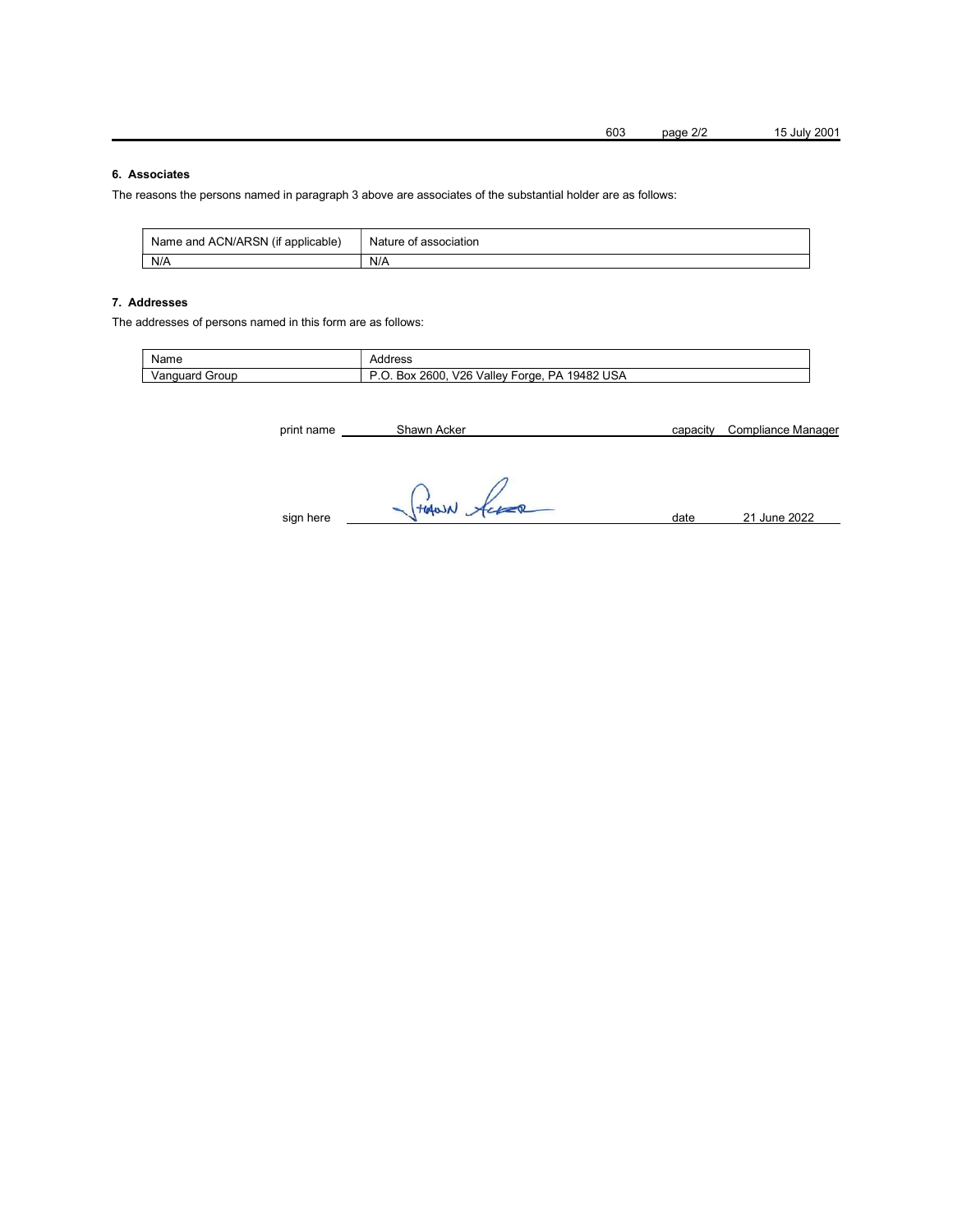# ACN/ARSN 064 530 516

To Company **Healius Limited** 

Substantial Holder Name Vanguard Group

ACN/ARSN N/A

| Date of change | Person whose relevant interest changed                                                         | Nature of<br>Change(6)    | Consideration<br>given in relation<br>to change(7) | Class                          | <b>Number of securities</b><br>affected | Person's votes<br>affected |
|----------------|------------------------------------------------------------------------------------------------|---------------------------|----------------------------------------------------|--------------------------------|-----------------------------------------|----------------------------|
|                | 22-Feb-22 The Vanguard Group, Inc.                                                             | <b>BUY</b>                |                                                    | 4.19 Ordinary                  | 5,862                                   | 5,862                      |
|                | 24-Feb-22 The Vanguard Group, Inc.                                                             | SELL                      |                                                    | 4.47 Ordinary                  | (2, 202)                                | (2, 202)                   |
|                | 25-Feb-22 The Vanguard Group, Inc.                                                             | <b>BUY</b>                |                                                    | 4.39 Ordinary                  | 3,944                                   | 3,944                      |
|                | 25-Feb-22 The Vanguard Group, Inc.                                                             | <b>BUY</b>                |                                                    | 4.39 Ordinary                  | 4,930                                   | 4,930                      |
|                | 2-Mar-22 The Vanguard Group, Inc.                                                              | <b>BUY</b>                |                                                    | 4.40 Ordinary                  | 4,930                                   | 4,930                      |
|                | 7-Mar-22 The Vanguard Group, Inc.                                                              | <b>SELL</b>               |                                                    | 4.20 Ordinary                  | (3,670)                                 | (3,670)                    |
|                | 8-Mar-22 The Vanguard Group, Inc.                                                              | <b>BUY</b>                |                                                    | 4.09 Ordinary                  | 2,945                                   | 2,945                      |
|                | 9-Mar-22 The Vanguard Group, Inc.                                                              | <b>BUY</b>                |                                                    | 4.18 Ordinary                  | 6,004                                   | 6,004                      |
|                | 9-Mar-22 The Vanguard Group, Inc.                                                              | <b>BUY</b>                |                                                    | 4.15 Ordinary                  | 15,776                                  | 15,776                     |
|                | 10-Mar-22 The Vanguard Group, Inc.                                                             | <b>SELL</b>               |                                                    | 4.27 Ordinary                  | (8,074)                                 | (8,074)                    |
|                | 11-Mar-22 The Vanguard Group, Inc.                                                             | <b>BUY</b>                |                                                    | 4.26 Ordinary                  | 6,004                                   | 6,004                      |
|                | 14-Mar-22 The Vanguard Group, Inc.                                                             | <b>SELL</b>               |                                                    | 4.31 Ordinary                  | (2,202)                                 | (2, 202)                   |
|                | 15-Mar-22 The Vanguard Group, Inc.                                                             | <b>BUY</b>                |                                                    | 4.50 Ordinary                  | 6,004                                   | 6,004                      |
|                | 15-Mar-22 The Vanguard Group, Inc.                                                             | <b>BUY</b><br><b>SELL</b> |                                                    | 4.50 Ordinary<br>4.50 Ordinary | 6,004                                   | 6,004                      |
|                | 16-Mar-22 The Vanguard Group, Inc.<br>18-Mar-22 The Vanguard Group, Inc.                       | <b>BUY</b>                |                                                    | 4.38 Ordinary                  | (21, 014)<br>23,103                     | (21, 014)<br>23,103        |
|                | 18-Mar-22 The Vanguard Group, Inc.                                                             | <b>SELL</b>               |                                                    | 4.38 Ordinary                  | (190, 991)                              | (190, 991)                 |
|                | 18-Mar-22 The Vanguard Group, Inc.                                                             | <b>SELL</b>               |                                                    | 4.38 Ordinary                  | (145, 181)                              | (145, 181)                 |
|                | 18-Mar-22 The Vanguard Group, Inc.                                                             | <b>BUY</b>                |                                                    | 4.38 Ordinary                  | 1,070                                   | 1,070                      |
|                | 29-Mar-22 The Vanguard Group, Inc.                                                             | <b>BUY</b>                |                                                    | 4.40 Ordinary                  | 94,782                                  | 94,782                     |
|                | 30-Mar-22 The Vanguard Group, Inc.                                                             | <b>SELL</b>               |                                                    | 4.43 Ordinary                  | (12, 312)                               | (12, 312)                  |
|                | 31-Mar-22 The Vanguard Group, Inc.                                                             | <b>SELL</b>               |                                                    | 4.36 Ordinary                  | (27, 702)                               | (27, 702)                  |
|                | 31-Mar-22 The Vanguard Group, Inc.                                                             | <b>BUY</b>                |                                                    | 4.36 Ordinary                  | 4,036                                   | 4,036                      |
|                | 6-Apr-22 The Vanguard Group, Inc.                                                              | <b>BUY</b>                |                                                    | 4.33 Ordinary                  | 5,145                                   | 5,145                      |
|                | 8-Apr-22 The Vanguard Group, Inc.                                                              | <b>BUY</b>                |                                                    | 4.35 Ordinary                  | 6,216                                   | 6,216                      |
|                | 12-Apr-22 The Vanguard Group, Inc.                                                             | SELL                      |                                                    | 4.35 Ordinary                  | (45, 390)                               | (45, 390)                  |
|                | 12-Apr-22 The Vanguard Group, Inc.                                                             | <b>BUY</b>                |                                                    | 4.35 Ordinary                  | 10,030                                  | 10,030                     |
|                | 12-Apr-22 The Vanguard Group, Inc.                                                             | <b>BUY</b>                |                                                    | 4.35 Ordinary                  | 6,018                                   | 6,018                      |
|                | 19-Apr-22 The Vanguard Group, Inc.                                                             | SELL                      |                                                    | 4.43 Ordinary                  | (2,852)                                 | (2,852)                    |
|                | 20-Apr-22 The Vanguard Group, Inc.                                                             | SELL                      |                                                    | 4.57 Ordinary                  | (6, 226)                                | (6, 226)                   |
|                | 22-Apr-22 The Vanguard Group, Inc.                                                             | SELL                      |                                                    | 4.49 Ordinary                  | (9,672)                                 | (9,672)                    |
|                | 22-Apr-22 The Vanguard Group, Inc.                                                             | <b>BUY</b>                |                                                    | 4.58 Ordinary                  | 117,673                                 | 117,673                    |
|                | 26-Apr-22 The Vanguard Group, Inc.                                                             | <b>SELL</b>               |                                                    | 4.50 Ordinary                  | (6, 448)                                | (6, 448)                   |
|                | 27-Apr-22 The Vanguard Group, Inc.                                                             | <b>SELL</b>               |                                                    | 4.53 Ordinary                  | (6, 426)                                | (6, 426)                   |
|                | 2-May-22 The Vanguard Group, Inc.                                                              | <b>SELL</b>               |                                                    | 4.29 Ordinary                  | (3,202)                                 | (3,202)                    |
|                | 4-May-22 The Vanguard Group, Inc.<br>5-May-22 The Vanguard Group, Inc.                         | <b>BUY</b><br><b>SELL</b> |                                                    | 4.40 Ordinary<br>4.29 Ordinary | 2,139<br>(12, 936)                      | 2,139<br>(12, 936)         |
|                | 19-May-22 The Vanguard Group, Inc.                                                             | <b>BUY</b>                |                                                    | 4.17 Ordinary                  | 2,852                                   | 2,852                      |
|                | 13-Jun-22 The Vanguard Group, Inc.                                                             | <b>BUY</b>                |                                                    | 3.73 Ordinary                  | 6,042                                   | 6,042                      |
|                | 17-Jun-22 The Vanguard Group, Inc.                                                             | <b>BUY</b>                |                                                    | 3.64 Ordinary                  | 30,897                                  | 30,897                     |
|                | 18-Feb-22 Vanguard Investments Australia Ltd.                                                  | <b>BUY</b>                |                                                    | 4.42 Ordinary                  | 5,094                                   | 5,094                      |
|                | 22-Feb-22 Vanguard Investments Australia Ltd.                                                  | <b>BUY</b>                |                                                    | 4.19 Ordinary                  | 6,780                                   | 6,780                      |
|                | 22-Feb-22 Vanguard Investments Australia Ltd.                                                  | SELL                      |                                                    | 4.19 Ordinary                  | (115, 704)                              | (115, 704)                 |
|                | 25-Feb-22 Vanguard Investments Australia Ltd.                                                  | BUY                       |                                                    | 4.29 Ordinary                  | 11,781                                  | 11,781                     |
|                | 25-Feb-22 Vanguard Investments Australia Ltd.                                                  | BUY                       |                                                    | 4.29 Ordinary                  | 17,952                                  | 17,952                     |
|                | 28-Feb-22 Vanguard Investments Australia Ltd.                                                  | <b>BUY</b>                |                                                    | 4.30 Ordinary                  | 6,744                                   | 6,744                      |
|                | 28-Feb-22 Vanguard Investments Australia Ltd.                                                  | BUY                       |                                                    | 4.30 Ordinary                  | 3,372                                   | 3,372                      |
|                | 28-Feb-22 Vanguard Investments Australia Ltd.                                                  | <b>BUY</b>                |                                                    | 4.30 Ordinary                  | 40,061                                  | 40,061                     |
|                | 2-Mar-22 Vanguard Investments Australia Ltd.                                                   | <b>BUY</b>                |                                                    | 4.36 Ordinary                  | 4,464                                   | 4,464                      |
|                | 2-Mar-22 Vanguard Investments Australia Ltd.                                                   | BUY                       |                                                    | 4.36 Ordinary                  | 36,860                                  | 36,860                     |
|                | 4-Mar-22 Vanguard Investments Australia Ltd.                                                   | <b>BUY</b>                |                                                    | 4.28 Ordinary                  | 6,160                                   | 6,160                      |
|                | 7-Mar-22 Vanguard Investments Australia Ltd.                                                   | <b>BUY</b>                |                                                    | 4.20 Ordinary                  | 6,735                                   | 6,735                      |
|                | 9-Mar-22 Vanguard Investments Australia Ltd.                                                   | <b>BUY</b>                |                                                    | 4.15 Ordinary                  | 19,460                                  | 19,460                     |
|                | 9-Mar-22 Vanguard Investments Australia Ltd.                                                   | <b>BUY</b>                |                                                    | 4.15 Ordinary                  | 6,116                                   | 6,116                      |
|                | 10-Mar-22 Vanguard Investments Australia Ltd.                                                  | BUY                       |                                                    | 4.28 Ordinary                  | 12,254                                  | 12,254                     |
|                | 10-Mar-22 Vanguard Investments Australia Ltd.                                                  | <b>BUY</b>                |                                                    | 4.28 Ordinary                  | 8,355                                   | 8,355                      |
|                | 10-Mar-22 Vanguard Investments Australia Ltd.                                                  | BUY                       |                                                    | 4.28 Ordinary                  | 1,413                                   | 1,413                      |
|                | 14-Mar-22 Vanguard Investments Australia Ltd.                                                  | <b>BUY</b>                |                                                    | 4.31 Ordinary                  | 7,464                                   | 7,464                      |
|                | 16-Mar-22 Vanguard Investments Australia Ltd.<br>17-Mar-22 Vanguard Investments Australia Ltd. | <b>BUY</b><br>BUY         |                                                    | 4.45 Ordinary<br>4.39 Ordinary | 4,416                                   | 4,416                      |
|                | 21-Mar-22 Vanguard Investments Australia Ltd.                                                  | <b>BUY</b>                |                                                    | 4.43 Ordinary                  | 1,410<br>5,601                          | 1,410<br>5,601             |
|                |                                                                                                |                           |                                                    |                                |                                         |                            |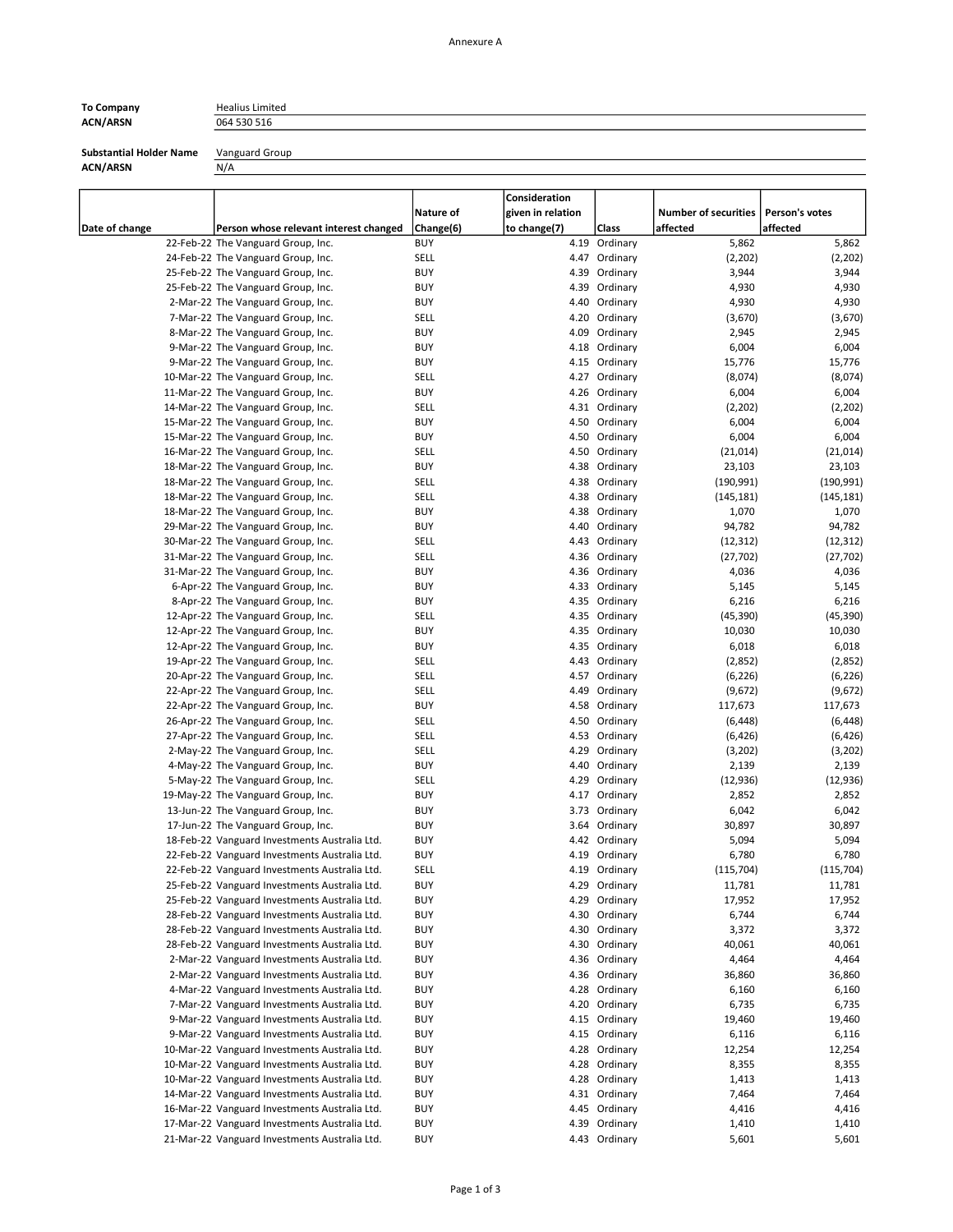#### Annexure A

|                |                                               |            | Consideration     |               |                             |                |
|----------------|-----------------------------------------------|------------|-------------------|---------------|-----------------------------|----------------|
|                |                                               | Nature of  | given in relation |               | <b>Number of securities</b> | Person's votes |
| Date of change | Person whose relevant interest changed        | Change(6)  | to change(7)      | Class         | affected                    | affected       |
|                |                                               | <b>BUY</b> |                   | 4.43 Ordinary |                             |                |
|                | 21-Mar-22 Vanguard Investments Australia Ltd. |            |                   |               | 1,416                       | 1,416          |
|                | 21-Mar-22 Vanguard Investments Australia Ltd. | <b>BUY</b> |                   | 4.43 Ordinary | 14,632                      | 14,632         |
|                | 22-Mar-22 Vanguard Investments Australia Ltd. | <b>BUY</b> |                   | 4.40 Ordinary | 1,728                       | 1,728          |
|                | 29-Mar-22 Vanguard Investments Australia Ltd. | BUY        |                   | 4.40 Ordinary | 944                         | 944            |
|                | 29-Mar-22 Vanguard Investments Australia Ltd. | <b>BUY</b> |                   | 4.40 Ordinary | 1,296                       | 1,296          |
|                | 29-Mar-22 Vanguard Investments Australia Ltd. | <b>BUY</b> |                   | 4.40 Ordinary | 6,048                       | 6,048          |
|                | 30-Mar-22 Vanguard Investments Australia Ltd. | <b>BUY</b> |                   | 4.43 Ordinary | 1,888                       | 1,888          |
|                | 31-Mar-22 Vanguard Investments Australia Ltd. | <b>BUY</b> |                   | 4.40 Ordinary | 9,604                       | 9,604          |
|                | 1-Apr-22 Vanguard Investments Australia Ltd.  | BUY        |                   | 4.39 Ordinary | 934                         | 934            |
|                | 5-Apr-22 Vanguard Investments Australia Ltd.  | <b>BUY</b> |                   | 4.42 Ordinary | 6,456                       | 6,456          |
|                |                                               |            |                   |               |                             |                |
|                | 5-Apr-22 Vanguard Investments Australia Ltd.  | <b>BUY</b> |                   | 4.42 Ordinary | 3,744                       | 3,744          |
|                | 5-Apr-22 Vanguard Investments Australia Ltd.  | <b>BUY</b> |                   | 4.42 Ordinary | 467                         | 467            |
|                | 6-Apr-22 Vanguard Investments Australia Ltd.  | <b>BUY</b> |                   | 4.33 Ordinary | 1,401                       | 1,401          |
|                | 7-Apr-22 Vanguard Investments Australia Ltd.  | BUY        |                   | 4.34 Ordinary | 1,401                       | 1,401          |
|                | 8-Apr-22 Vanguard Investments Australia Ltd.  | <b>BUY</b> |                   | 4.34 Ordinary | 934                         | 934            |
|                | 8-Apr-22 Vanguard Investments Australia Ltd.  | <b>BUY</b> |                   | 4.34 Ordinary | 1,708                       | 1,708          |
|                | 8-Apr-22 Vanguard Investments Australia Ltd.  | <b>BUY</b> |                   | 4.34 Ordinary | 1,281                       | 1,281          |
|                | 11-Apr-22 Vanguard Investments Australia Ltd. | <b>BUY</b> |                   | 4.38 Ordinary | 934                         | 934            |
|                | 12-Apr-22 Vanguard Investments Australia Ltd. | <b>BUY</b> |                   | 4.37 Ordinary | 936                         | 936            |
|                | 13-Apr-22 Vanguard Investments Australia Ltd. | <b>BUY</b> |                   | 4.40 Ordinary | 8,145                       | 8,145          |
|                | 14-Apr-22 Vanguard Investments Australia Ltd. | <b>BUY</b> |                   | 4.42 Ordinary | 3,758                       | 3,758          |
|                | 20-Apr-22 Vanguard Investments Australia Ltd. | <b>BUY</b> |                   | 4.56 Ordinary | 936                         | 936            |
|                | 21-Apr-22 Vanguard Investments Australia Ltd. | <b>BUY</b> |                   | 4.57 Ordinary | 936                         | 936            |
|                |                                               |            |                   |               |                             |                |
|                | 22-Apr-22 Vanguard Investments Australia Ltd. | BUY        |                   | 4.55 Ordinary | 5,350                       | 5,350          |
|                | 22-Apr-22 Vanguard Investments Australia Ltd. | <b>BUY</b> |                   | 4.55 Ordinary | 1,404                       | 1,404          |
|                | 26-Apr-22 Vanguard Investments Australia Ltd. | <b>BUY</b> |                   | 4.56 Ordinary | 47,880                      | 47,880         |
|                | 26-Apr-22 Vanguard Investments Australia Ltd. | <b>BUY</b> |                   | 4.56 Ordinary | 3,760                       | 3,760          |
|                | 26-Apr-22 Vanguard Investments Australia Ltd. | <b>BUY</b> |                   | 4.56 Ordinary | 936                         | 936            |
|                | 27-Apr-22 Vanguard Investments Australia Ltd. | BUY        |                   | 4.52 Ordinary | 2,650                       | 2,650          |
|                | 27-Apr-22 Vanguard Investments Australia Ltd. | <b>BUY</b> |                   | 4.52 Ordinary | 2,340                       | 2,340          |
|                | 27-Apr-22 Vanguard Investments Australia Ltd. | <b>BUY</b> |                   | 4.52 Ordinary | 1,404                       | 1,404          |
|                | 28-Apr-22 Vanguard Investments Australia Ltd. | <b>BUY</b> |                   | 4.46 Ordinary | 5,240                       | 5,240          |
|                | 29-Apr-22 Vanguard Investments Australia Ltd. | SELL       |                   | 4.52 Ordinary | (47, 637)                   | (47, 637)      |
|                | 29-Apr-22 Vanguard Investments Australia Ltd. | <b>BUY</b> |                   | 4.52 Ordinary | 1,872                       | 1,872          |
|                | 4-May-22 Vanguard Investments Australia Ltd.  | <b>BUY</b> |                   | 4.35 Ordinary | 2,630                       | 2,630          |
|                |                                               |            |                   |               |                             |                |
|                | 5-May-22 Vanguard Investments Australia Ltd.  | <b>BUY</b> |                   | 4.36 Ordinary | 7,890                       | 7,890          |
|                | 6-May-22 Vanguard Investments Australia Ltd.  | <b>BUY</b> |                   | 4.30 Ordinary | 1,872                       | 1,872          |
|                | 9-May-22 Vanguard Investments Australia Ltd.  | <b>BUY</b> |                   | 4.18 Ordinary | 1,581                       | 1,581          |
|                | 9-May-22 Vanguard Investments Australia Ltd.  | <b>BUY</b> |                   | 4.18 Ordinary | 8,432                       | 8,432          |
|                | 9-May-22 Vanguard Investments Australia Ltd.  | <b>BUY</b> |                   | 4.18 Ordinary | 3,760                       | 3,760          |
|                | 10-May-22 Vanguard Investments Australia Ltd. | <b>BUY</b> |                   | 4.20 Ordinary | 36,708                      | 36,708         |
|                | 10-May-22 Vanguard Investments Australia Ltd. | <b>BUY</b> |                   | 4.20 Ordinary | 5,320                       | 5,320          |
|                | 11-May-22 Vanguard Investments Australia Ltd. | <b>BUY</b> |                   | 4.01 Ordinary | 1,876                       | 1,876          |
|                | 16-May-22 Vanguard Investments Australia Ltd. | <b>BUY</b> |                   | 4.14 Ordinary | 6,456                       | 6,456          |
|                | 16-May-22 Vanguard Investments Australia Ltd. | <b>BUY</b> |                   | 4.14 Ordinary | 2,690                       | 2,690          |
|                | 16-May-22 Vanguard Investments Australia Ltd. | <b>BUY</b> |                   | 4.14 Ordinary | 1,410                       | 1,410          |
|                | 18-May-22 Vanguard Investments Australia Ltd. | BUY        |                   | 4.20 Ordinary | 6,432                       | 6,432          |
|                |                                               |            |                   |               | 940                         |                |
|                | 18-May-22 Vanguard Investments Australia Ltd. | BUY        |                   | 4.20 Ordinary |                             | 940            |
|                | 18-May-22 Vanguard Investments Australia Ltd. | BUY        |                   | 4.20 Ordinary | 858                         | 858            |
|                | 20-May-22 Vanguard Investments Australia Ltd. | BUY        |                   | 4.22 Ordinary | 6,444                       | 6,444          |
|                | 20-May-22 Vanguard Investments Australia Ltd. | <b>BUY</b> |                   | 4.22 Ordinary | 1,410                       | 1,410          |
|                | 23-May-22 Vanguard Investments Australia Ltd. | BUY        |                   | 4.30 Ordinary | 430                         | 430            |
|                | 24-May-22 Vanguard Investments Australia Ltd. | BUY        |                   | 4.25 Ordinary | 470                         | 470            |
|                | 25-May-22 Vanguard Investments Australia Ltd. | BUY        |                   | 4.27 Ordinary | 470                         | 470            |
|                | 30-May-22 Vanguard Investments Australia Ltd. | BUY        |                   | 4.30 Ordinary | 5,290                       | 5,290          |
|                | 30-May-22 Vanguard Investments Australia Ltd. | <b>BUY</b> |                   | 4.30 Ordinary | 1,880                       | 1,880          |
|                | 31-May-22 Vanguard Investments Australia Ltd. | BUY        |                   | 4.29 Ordinary | 105,718                     | 105,718        |
|                | 1-Jun-22 Vanguard Investments Australia Ltd.  | BUY        |                   | 4.28 Ordinary | 1,290                       | 1,290          |
|                | 1-Jun-22 Vanguard Investments Australia Ltd.  | SELL       |                   | 4.28 Ordinary | (16, 769)                   | (16, 769)      |
|                | 3-Jun-22 Vanguard Investments Australia Ltd.  | BUY        |                   | 3.80 Ordinary | 6,336                       | 6,336          |
|                |                                               |            |                   |               |                             |                |
|                | 3-Jun-22 Vanguard Investments Australia Ltd.  | <b>BUY</b> |                   | 3.80 Ordinary | 1,880                       | 1,880          |
|                | 7-Jun-22 Vanguard Investments Australia Ltd.  | BUY        |                   | 3.73 Ordinary | 29,526                      | 29,526         |
|                | 8-Jun-22 Vanguard Investments Australia Ltd.  | BUY        |                   | 3.75 Ordinary | 6,180                       | 6,180          |
|                | 8-Jun-22 Vanguard Investments Australia Ltd.  | BUY        |                   | 3.75 Ordinary | 940                         | 940            |
|                | 8-Jun-22 Vanguard Investments Australia Ltd.  | BUY        |                   | 3.75 Ordinary | 2,350                       | 2,350          |
|                | 9-Jun-22 Vanguard Investments Australia Ltd.  | <b>BUY</b> |                   | 3.76 Ordinary | 2,095                       | 2,095          |
|                | 10-Jun-22 Vanguard Investments Australia Ltd. | BUY        |                   | 3.84 Ordinary | 10,100                      | 10,100         |
|                | 14-Jun-22 Vanguard Investments Australia Ltd. | <b>BUY</b> |                   | 3.75 Ordinary | 2,530                       | 2,530          |